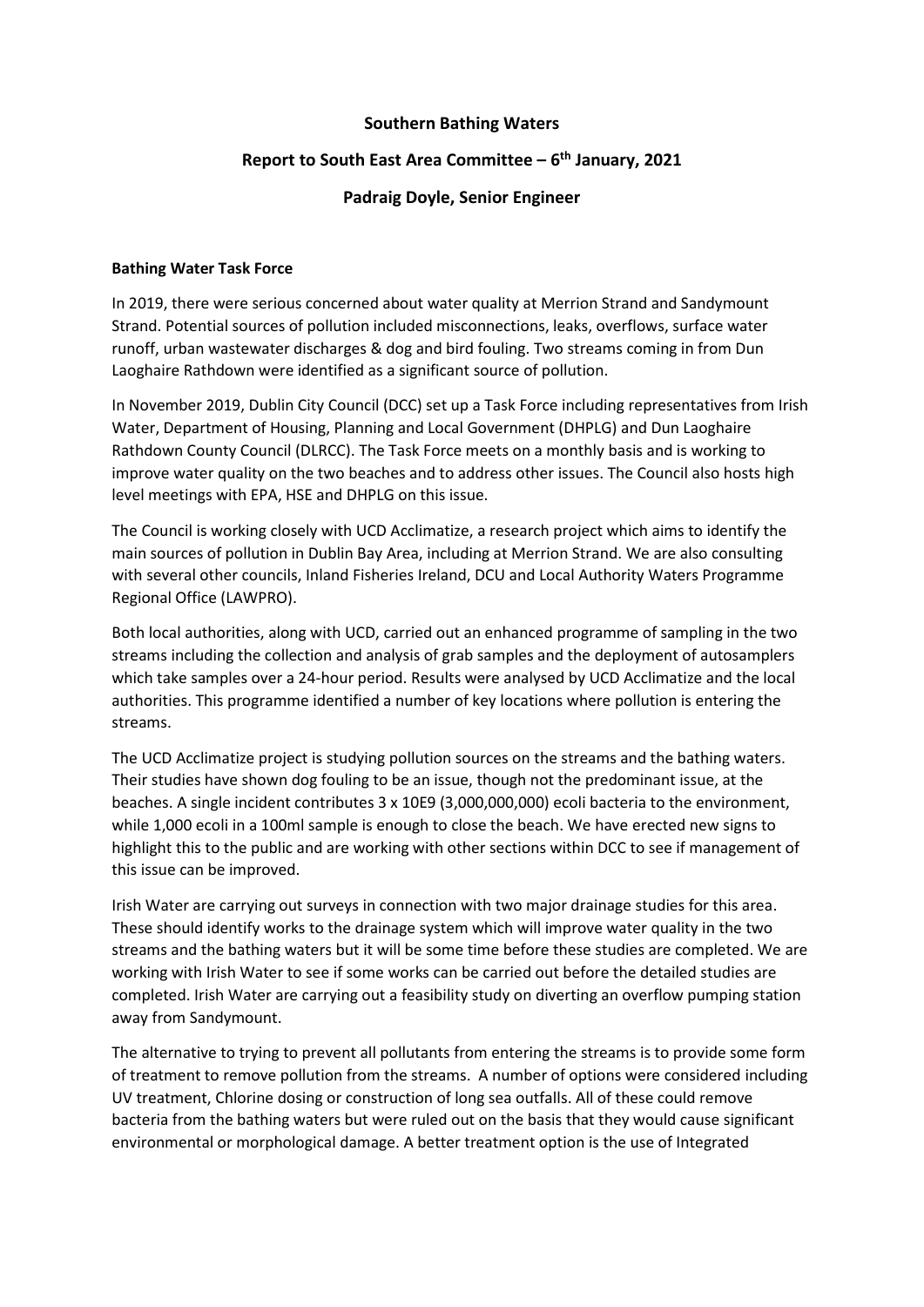Constructed Wetlands. However, this would require a significant land take in a relatively built up area.

Some of the key actions arising from the work of the Task Force have been:

- Identification of a poorly performing Combined Sewer Overflow which Irish Water will remove before next year's bathing season. The construction contract is due to be signed early this month with works to begin shortly afterwards. This will remove a significant pollutant load from the bathing waters.
- Identification of two areas with significant misconnections to the storm water system which Dun Laoghaire Rathdown are investigating.
- Identification of a blocked sewer (leading to overflows) which Dublin City Council resolved.
- Identification of poor quality private work to a public sewer which Dublin City Council investigated. This was causing blockages (exacerbating overflows) but the blockages have now been cleared and the sewer will continue to be monitored.
- Identification of significant misconnections to the Nutley Stream, which Dublin City Council are investigating. Some have already been removed.
- Installation of a flow and water quality monitor near the outlet of the Elm Park stream. This will give live information on pollutant loads in the stream just before it discharges to the beaches. This will assist us in predicting water quality problems in order to protect public health.

(Note: misconnections occur where sewerage from a building is wrongly connected to the surface water system (and ultimately the streams) rather than the foul sewerage system).

Water quality at Sandymount has improved to the extent that it is now designated "sufficient", meaning that bathing is allowed there and this classification is expected to continue next year. DCC is committed to improving water quality at Merrion Strand. We have identified key problem areas and physical measures needed to improve the bathing water quality. Covid 19 restrictions mean that many of these measures have been delayed. Water quality will continued to be monitored and results posted in hardcopy format in the information cabinet at the bathing water and online at [www.dublincity.ie/bathingwater.](http://www.dublincity.ie/bathingwater)

#### **Bathing Water Management and Bathing Prohibitions**

Please note, the Water Pollution Control (WPC) section of Dublin City Council monitors and reports on the bathing water quality at six bathing locations in our administrative area, namely; Dollymount, North Bull Wall, Half Moon, Shelly Banks, Sandymount & Merrion beaches. Only Dollymount & Sandymount are designated bathing areas and this year since the beginning of the bathing season on June  $1<sup>st</sup>$ , our water quality sampling has returned a very high number of 'excellent' water quality results. This work is undertaken with powers and responsibilities designated to the local authority by the Bathing Water Regulation, S.I 79 of 2008.

Throughout the bathing season (between  $1<sup>st</sup>$  June to  $15<sup>th</sup>$  September), water quality is tested on twenty separate occasions (approximately weekly intervals). Visual inspections (for pollution purposes) are undertaken at the same time.

In the interest of public health, if DCC suspect that the bathing water may become unsuitable for bathing due to foreseeable events (heavy rainfall for example), we will issue a bathing water prohibition in consultation with the HSE. There were three prohibitions and one prior warning at